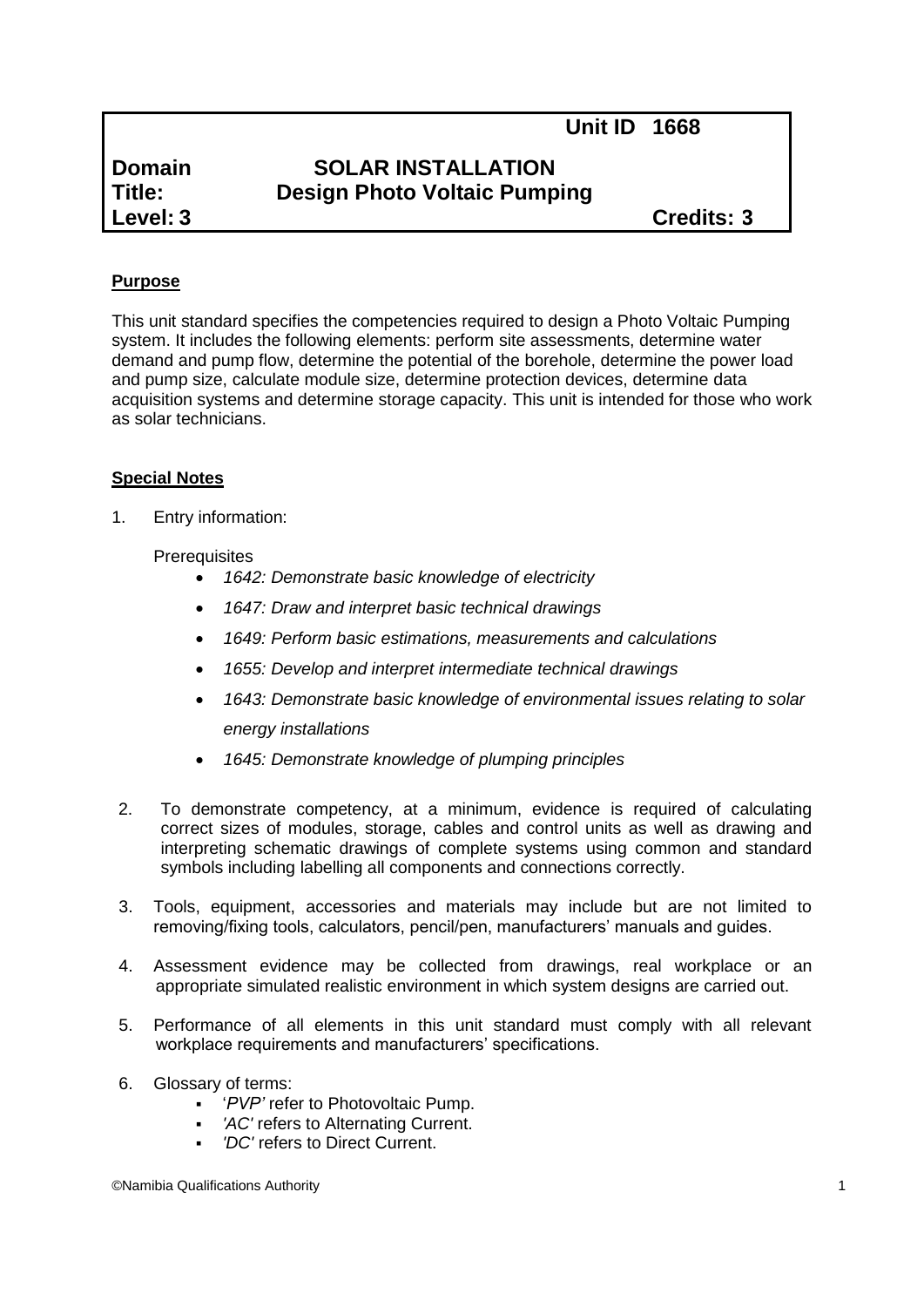- 7. Regulations and legislation relevant to this unit standard include the following:
	- Labour Act No. 11 of 2007.
	- Petroleum Products and Energy Amendment Act No. 2 of 2005.
	- National Energy Fund Act of 2000.
	- Gas Act (Draft 2b).
	- Occupational Health and Safety Regulations No. 18, 1997 and all subsequent amendments.
	- ISO 14001 (Environmental Management Standard) and all subsequent amendments to any of the above.

## **Quality Assurance Requirements**

This unit standard and others within this subfield may be awarded by institutions which meet the accreditation requirements set by the Namibia Qualifications Authority and the Namibia Training Authority and which comply with the national assessment and moderation requirements. Details of specific accreditation requirements and the national assessment arrangements are available from the Namibia Qualifications Authority on [www.namqa.org](http://www.namqa.org/) and the Namibia Training Authority on [www.nta.com.na](http://www.nta.com.na/)

## **Elements and Performance Criteria**

# **Element 1: Perform Site Assessment (Borehole data, including water quality)**

#### **Range**

Site assessment may include but is not be limited to workplace inspection, equipment defect identification, assessment of conditions and hazards, borehole information, water quality and determination of work requirements.

#### **Performance criteria**

- 1.1. Angle of the array is determined.
- 1.2. Factors affecting solar power generation are determined.
- 1.3. Power supply for construction available on site is explained.
- 1.4. Daily insolation is explained.

#### **Element 2: Determine water demand and pump flow**

#### **Performance criteria**

- 2.1 Quantity of water required is calculated (litres per day).
- 2.2 Peak flow rate is calculated.

©Namibia Qualifications Authority 2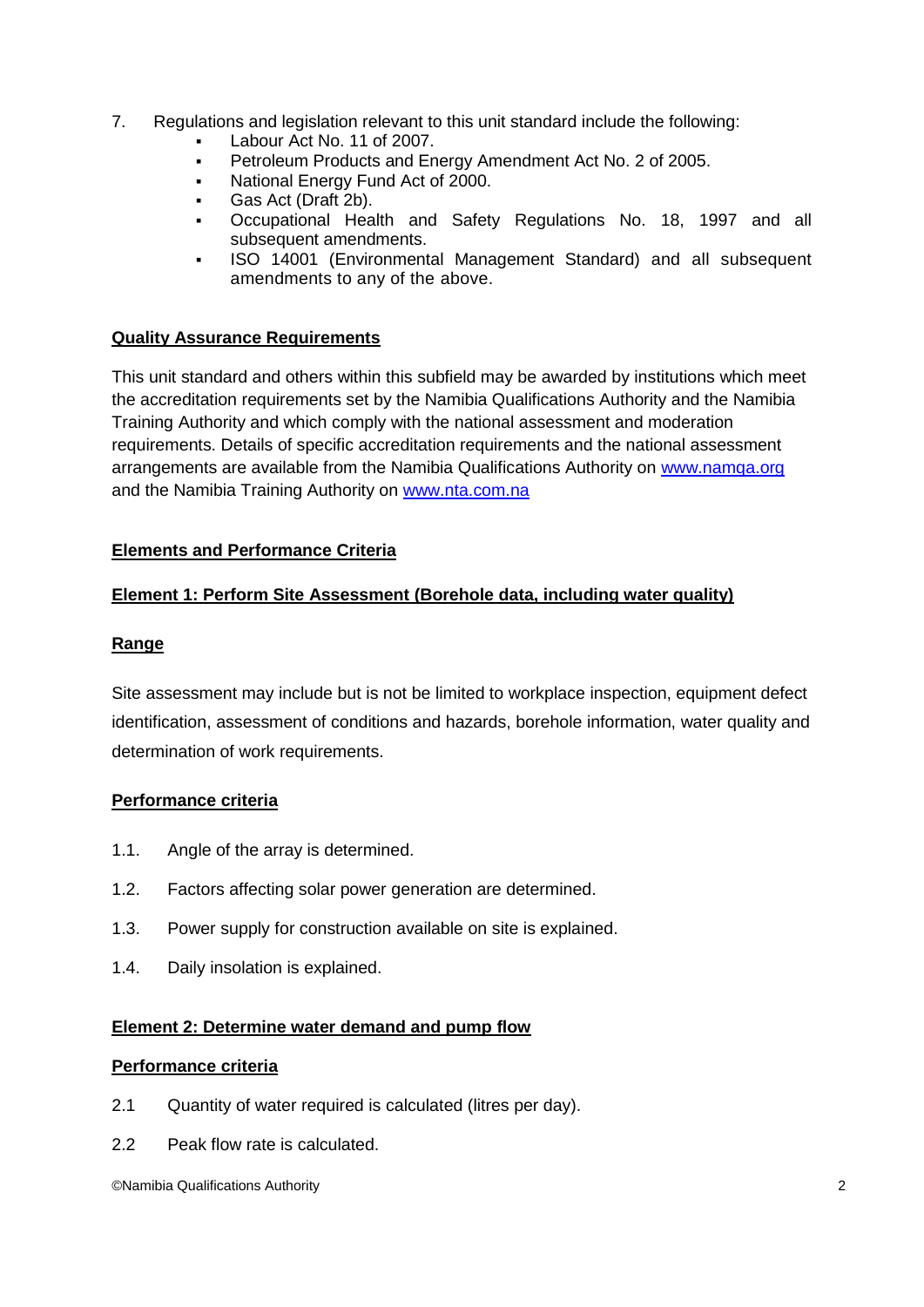- 2.3 Pipe diameter is determined.
- 2.4 Peak velocity is calculated.

## **Element 3: Determine the potential of the borehole**

#### **Performance criteria**

- 3.1. The deepness of the bore hole is determined.
- 3.2. Water head is determined.
- 3.3. Depth at which the PV Pump will be installed is determined.

#### **Element 4: Determine the power load and pump size**

#### **Performance criteria**

- 4.1. Motor voltage at the design operating point is identified.
- 4.2. Electric power required to drive the pump motor is calculated.
- 4.3. Daily energy required to meet the water demand is calculated.
- 4.4. Pump size is determined.

## **Element 5: Calculate the size of the modules**

#### **Performance criteria**

- 5.1. Peak sun hours is determined.
- 5.2. Total energy demand is calculated.
- 5.3. Total energy output by each module per day calculated.
- 5.4. Module energy output at operating temperature is calculated.
- 5.5. Number of modules required to meet daily energy is calculated.

#### **Element 6: Determine the protection devices**

#### **Performance criteria**

- 6.1. Protection devices are be defined.
- 6.2. Advantages and disadvantages of protection devices is explained.
- 6.3. Protection devices sizes are determined.
- 6.4. Use of floating switch is explained.
- 6.5. Earthing requirements are explained.